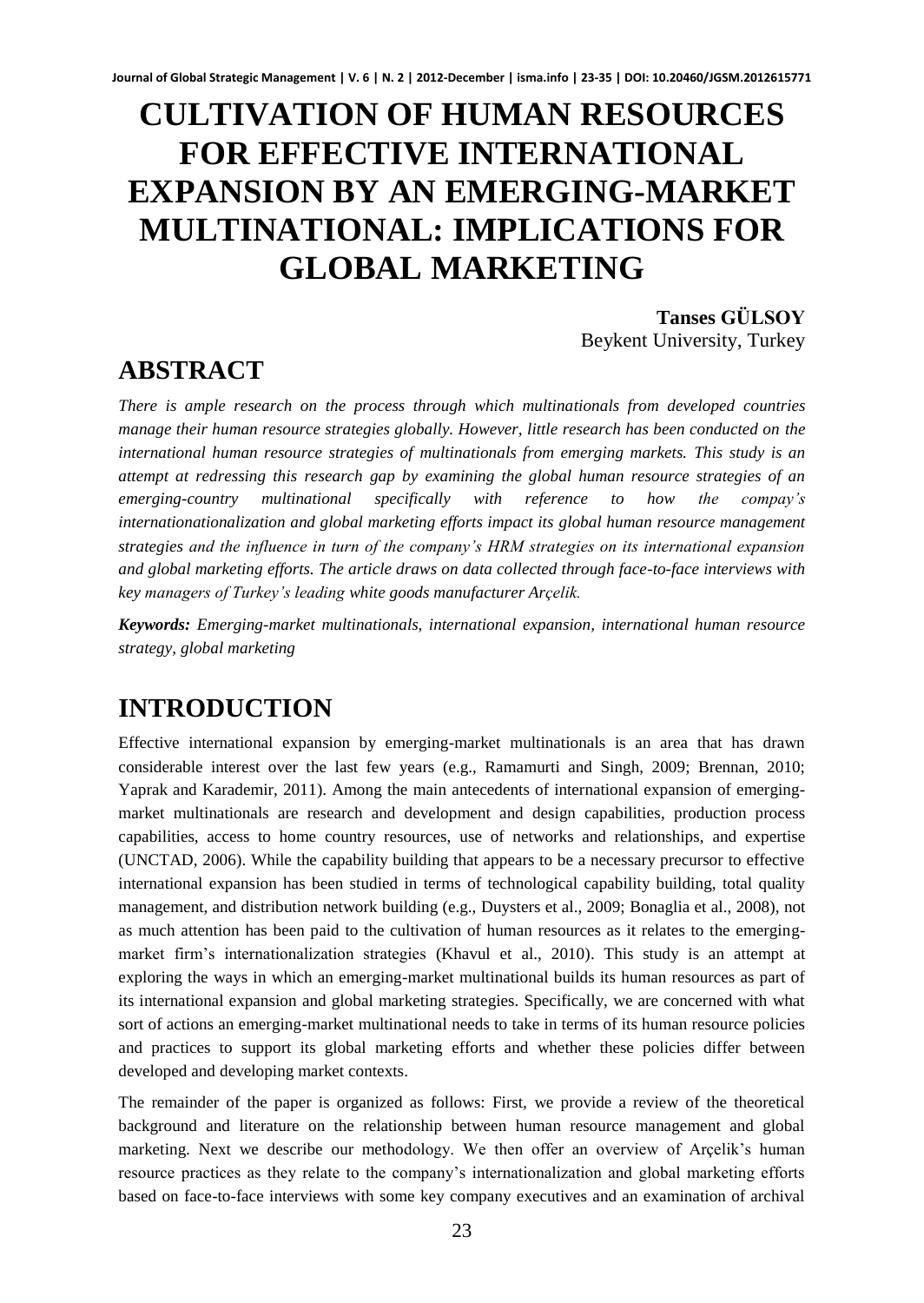data. Finally, we discuss the implications of the results, with limitations of the study and possible future directions for research.

# **LITERATURE REVIEW AND RESEARCH FRAMEWORK**

Superior human resource management can be a sustained source of competitive advantage in the global economy, as suggested by Hill (2008: 510). There is a rich body of international human resource management literature by developed-country firms (see for example Dessler, 2011, and Wood, 2006). Also, issues dealing with how multinationals manage their far-flung human resources has long been reported (for example, Rosenzweig and Nohria, 1994, as cited in Chang et al., 2009). On the other hand, research on international human resource management practices of firms from emerging markets is scarce (Chang et al., 2009).

A firm's capability in managing its human resources is key for enhancing innovation (e.g., Yiu et al., 2007), which along with technological capability is recognized to be an important factor in international expansion (e.g., Porter, 1990/1998; Cho et al., 1998; Som, 2006; Luo and Tung, 2007; Liu and Buck, 2009; Sun, 2009). An expanding body of research suggests that internationalization patterns of emerging-market multinationals differ in some significant ways from those of their more established counterparts from developed countries (see for example, Ramamurti and Singh, 2009, and Brennan, 2011). It is possible that the human resource strategies adopted by these emerging-market companies also differ from those employed by developed-market multinationals.

The extent and pattern of human resource management by multinational companies in a particular country is likely to depend upon a number of factors such as the multinational's philosophy and general strategy towards its foreign operations; the nature of its long-term resource commitments and the length of its involvement in that country; the kind of activities in which the company is engaged; the availability and quality of lcoal support and training facilities; its market (or expected market) share; and the role played by governments in fostering educational advancement and the upgrading of workplace competence (Dunning and Lundan, 2008: 444). Headquarters' product innovation capability, enterprise scale, its international experience, local market conditions, and dependence of subsidiaries on local institutions have also been suggested as exerting varying degrees of influence on the company's human resource strategies (Liu et al., 1998). Another factor that may impact the company's human resource strategies may be the maturity of the subsidiary operation (Wocke et al., 2007).

Dunning and Lundan (2008: 418) suggest that globally integrated multinational enterprises draw their managerial, professional, and technical workforce from a worldwide employment pool. For emergingmarket multinationals the availability of a worldwide pool of managerial, professional, and technical talent may be limited. Especially in developed markets these companies may face a number of challenges such as liability of foreignness and latecomer disadvantages which may hamper their ability to attract and retain qualified human resources. They may also face image problems associated with poor product quality. As these companies tend to have fewer resources and less international experience, they may also find it more difficult to spread management know-how across subsidiaries. Furthermore, the evolution to a global orientation may require organizations to develop the ability to put together top management teams and a multicultural strategic orientation (Sambharya, 1996, as cited in Harvey et al., 2000). It is possible that in their effort to overcome the challenges facing them in foreign markets, emerging-market multinationals may employ specific human resource strategies. The HR policies and practices employed by these companies especially in personnel planning,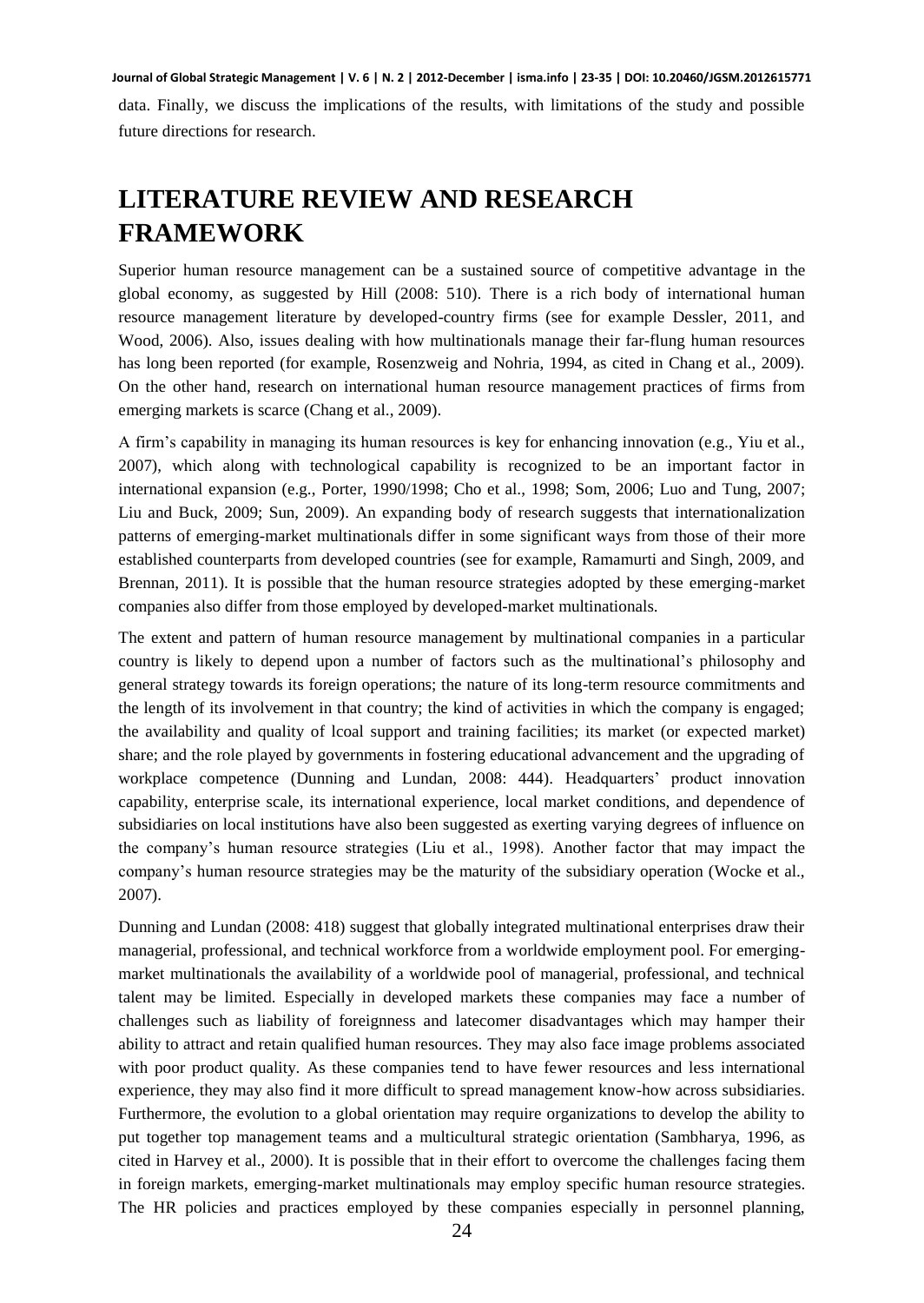recruitment, and selection may have implications for global marketing as they may be partly determined by the competitive situation confronting the company's brands in its foreign markets. The differentiation bases chosen for global competitiveness are also likely to impact the company's HR strategies, as suggested for example by Porter (1985).

The developing markets may present other problems such as risk and lack of infrastructure (e.g., Cavusgil et al., 2002). It is possible, however, that in developing markets emerging-economy multinationals may stand at an advantage rather than a disadvantage vis-a-vis their counterparts from developed economies because they may be better able to adapt to and navigate the local conditions (Cuervo-Cazurra and Genc, 2008) and – as is the case in the former Soviet Union countries for example – they may have entered these markets at about the same time as their developed-economy counterparts and therefore may not face latecomer disadvantages or the formidable challenge of competing against well-established global brands (Gülsoy, Özkanlı and Lynch, 2013). Another way in which the developing-market context may differ for emerging-market multinationals is the fact that they may have entered developing markets just as other multinationals were withdrawing from them (Cooke, 2012).

By extension of the above argument, the ways in which multinationals from emerging markets manage their human resources in developed and developing markets may be different from those of their more established counterparts from developed countries. The human-resource policies of emerging-market multinationals may contrast sharply between developed and developing market contexts, as indicated, for example, by Zhu et al. (2011) and Chang et al. (2009).

Furthermore, the rapid internationalization of emerging-market multinationals may present them with additional challenges regarding international human resource management.

This study explores the following research questions:

- 1. What are the specific human-resource strategies employed by multinational companies from emerging markets?
- 2. Do the human-resource strategies adopted by multinational companies from emerging markets differ between developed and developing market contexts?
- 3. How do emerging-market multinationals deal with the challenges of rapid internationalization as it relates to international human resource management?
- 4. What are the implications of the international human-resource strategies of emerging-market multinationals for global marketing?

This study aims to explore the research questions above through an examination of Arçelik's human resource policies and strategies. Arçelik has been chosen for this study because it has embraced international expansion as a strategy for longer than a decade. Furthermore, various examinations have pointed to the company as an example of a successful emerging-market multinational (see, for example, Bonaglia et al., 2007; Bonaglia et al., 2008; Ghemawat, 2008).

## **METHOD**

A case study approach was utilized, using 25 face-to-face interviews by the author to gather data on management practices. Triangulation was achieved by additional sources of data, including company documents, published research reports, and the business press in addition to Turkish government official statistics.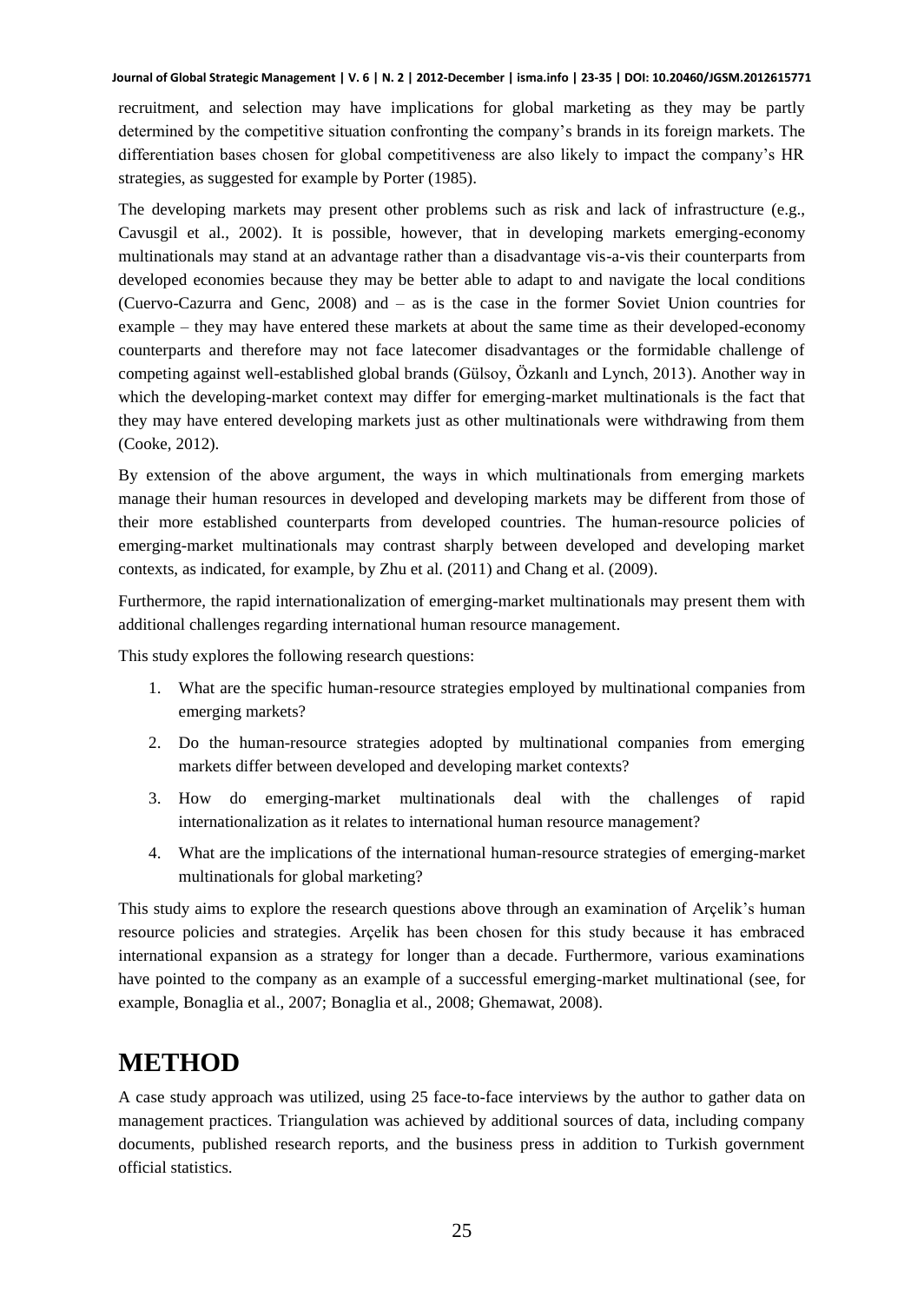Our respondents included twenty-one senior Arçelik executives, four of whom were assistant general managers. Research suggests that the reliability of key informant responses is greater for informants in higher hierarchical positions vs. lower hierarchical positions (Homburg et al., 2012). Also included among our respondents were a former country manager (Beko UK) and one manager from the foreign trade arm of the Koç Group (Ram). Among the company executives that we interviewed we tried to select - as much as circumstances permitted - long-serving company executives with the aim of throwing light on some of the strategy choices of the past with the evidence from the closest witnesses. Furthermore, we tried to obtain also the perspective of outside observers to develop an understanding of the trends in the industry; therefore, our respondents included also two industry body representatives.

For reasons of confidentiality, we do not identify the individual managers and the senior industry representatives that we interviewed beyond their titles. Two respondents – both of whom were Arçelik executives – were interviewed twice. Though not all of the above-mentioned sources have been referred to in the following discussion, they were largely responsible for informing it.

Prior to the interviews, we identified the relevant senior executives and made appointments to see them. The interviews each lasted one-and-a-half to two hours. Twenty-two interviews were taperecorded, and three interviews were documented by written notes. For the tape-recorded interviews we hold the full evidence and have used this in the research material. The respondents are designated by title.

## **RESEARCH EVIDENCE**

### The company

Arçelik is the leading manufacturer in Turkey's white goods market with over a 50% market share with its three brands Arçelik, Beko and Altus (Arçelik Annual Report 2011, p. 7) and Europe's third in terms of unit sales (Arçelik Annual Report 2011, p. 8). Its total revenues in 2011 were 5.05 billion US dollars (Koç Holding Annual Report 2011, p. 49). Turkey's sixth largest industrial organization (Istanbul Chamber of Industry, 2012), the company is considered the flagship company of Turkey's biggest conglomerate Koç, which is one of the Fortune Global 500 (*Fortune*, 2011, July 25). Arçelik is owned 40.5% by Koç Holding, 16.7% by other Koç Group companies; 17.6% by the Burla Group while 25.2% of shares are publicly traded (Koç Holding Annual Report 2011, p. 49).

## A global orientation

Arçelik's internationalization efforts can be dated back to the late 1960s, when sporadic exports began, and the company may be said to have made international expansion an integral part of its strategy since 2001. (For a discussion of the company's internationalization effort, its antecedents and consequences, please see Gülsoy, Özkanlı and Lynch, 2013). Arçelik's international sales made up 53% of consolidated sales for 2011 (Arçelik Annual Report 2011, p. 10). Its Beko brand is a leader or comes second or third in various home appliance product segments in the UK, Poland, France, Romania, and Lithuania (Arçelik Annual Report 2011, p. 22), just to give an indication of the brand's standing in various European markets. Besides the three brands mentioned above, the company has Blomberg and Grundig, Arctic, Flavel and Leisure, Elektrabregenz, and the most recent acquisition of  $Defy - a$  total of ten brands. Apart from its eight production plants in Turkey, the company has six production plants in four countries: a production plant each in Romania, Russia, and China, and three in South Africa. Its sales and marketing organization spanning 20 countries extends from the UK to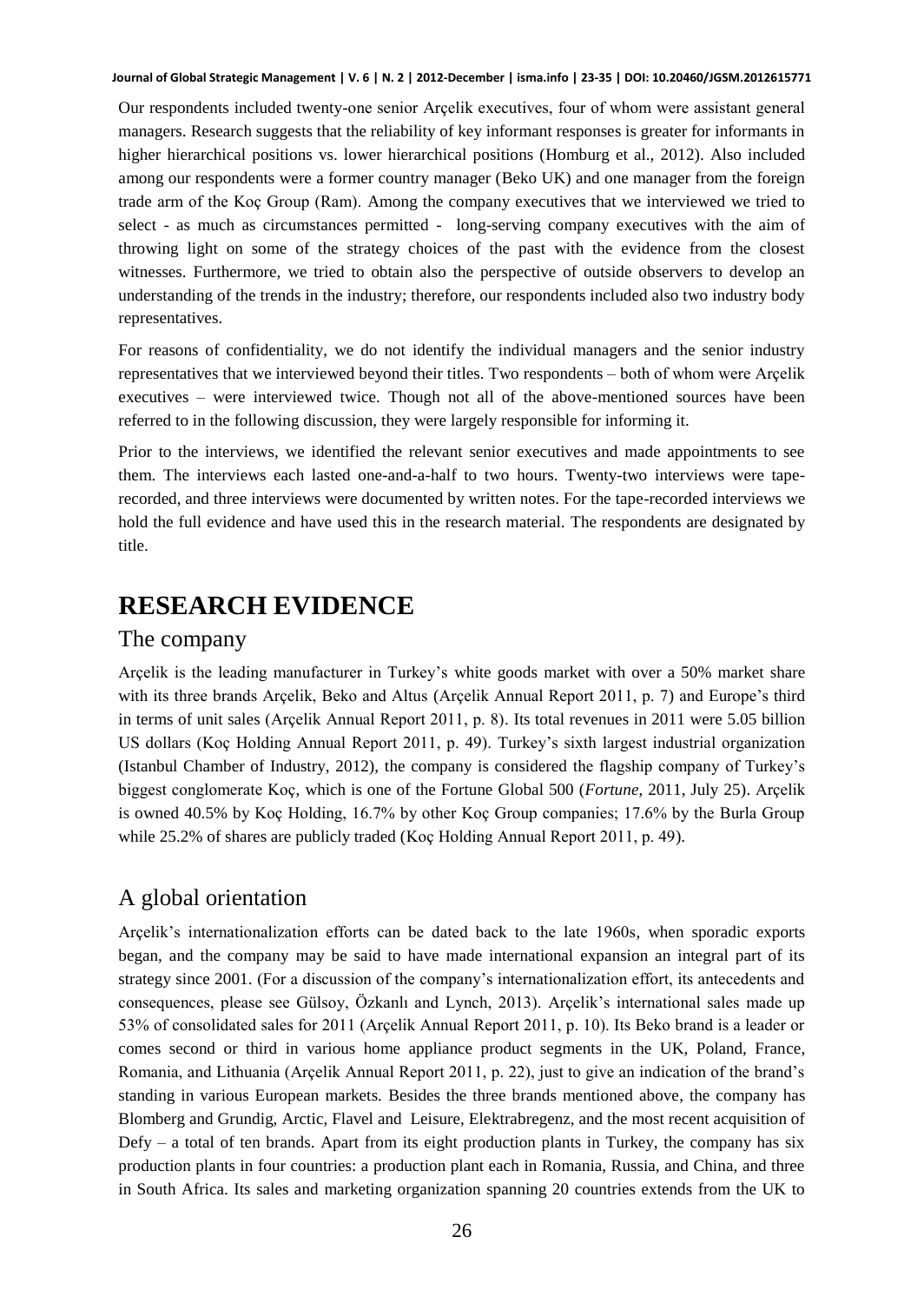Australia (Arçelik Annual Report 2011, p. 21). Arçelik's annual reports since the 2009 version bear the title: "Respects the globe. Respected globally," clearly indicating the company's global orientation. Again, the company's annual report bears a section titled: "Target Market: The Globe" (Arçelik Annual Report 2011, pp. 20-31). These are only a few of the indications of a firm positioning itself as a global company.

Arçelik employs nearly 22,000 people (Arçelik Annual Report 2011, p. 61), with one-third of the entire workforce, or more than 7,300 people, working outside of Turkey (ibid.). An important indication of the company's international expansion plans is the creation of a position of assistant general manager of marketing in 2010 (interview note).

A large body of academic research suggests that a company's human resource practices should fit with the company's strategy for the company to be highly profitable (Hill, 2008). At the beginning of the millennium, along with other departments at Arçelik, the human resource department also reexamined its processes so as to be able to support the company's international expansion strategy. This vision, unveiled in 2008, led to a "global human resource management quest," noted the company's human resources director (interviewed in September of 2011).

In a meeting of a professional association of Turkey's human resource management professionals at Arçelik's Sütlüce, Istanbul headquarters on April 7, 2011, an HR specialist from Arçelik explained a four-pronged human resource strategy that the company adopted in transforming itself into a "global company". These were attracting the requisite talent, managing the talent within the company in the right way, rotation, and continuous development. The specialist explained that in the past five years more than 100 employees had been appointed to other countries.

The human resource director explained that the challenge facing the HR department was "cultivating people ... who know international trade, international law, international economics... people who are truly open to different cultures, who can live anywhere around the world, who can do business with citizens of any country around the world, and people proficient in foreign languages. This is what we focused our development programs on."

"We are successful internationally, but from now on we will be a global company. First, we will continue to grow internationally. We will especially focus on branded growth. We will invest in certain developing regions. So, we will increase our presence abroad. ... [T]wo, as we do this, we have to develop our organization and our human resources so as to be able to foster global talent." (Human resource director)

We next look at the role the company's human resource policies and practices play in its internationalization and global marketing efforts.

### Human resources at Arçelik: A key strength in international expansion

Research suggests that one of the precursors to internationalization is building firm-specific assets (e.g., Dunning and Lundan, 2008) though the FSAs leveraged by emerging-market firms may be different from those of their more established counterparts in developed markets (e.g., Cuervo-Cazurra and Genc, 2008). Human resources appears to have been a critical asset in the internationalization of Arçelik. Several Arçelik managers interviewed mentioned its people as one of the reasons for the company's successful international expansion.

"[The company] has employed Turkey's best-trained engineering teams. ... Human resources from the best universities," (Assistant General Manager).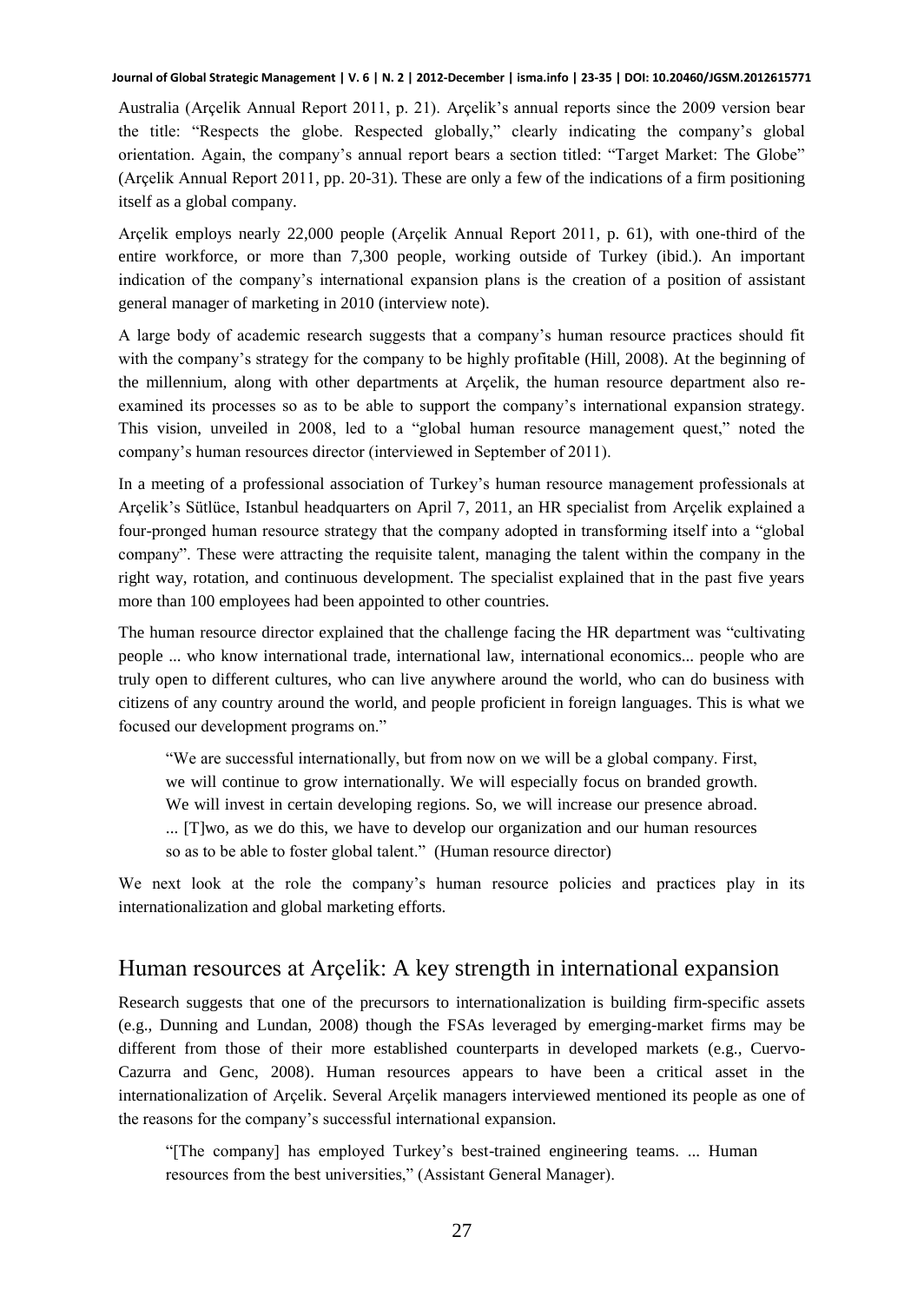Another manager also pointed out that the engineering talent the company had at a time when welltrained human resources were not so easily available constituted a competitive strength for the company (Marketing Director, Turkey).

The human resource director of Arçelik mentioned the company's human resources as its greatest strength. Attracting some of Turkey's best graduates for many years, the company has also made "serious" investments in human resources, she pointed out. This strength was apparently instrumental in the company's internationalization effort. When the company started establishing overseas plants in the early 2000s, it relied on its engineering staff. "In those days many people went overseas as expatriates."

A strategic asset Arçelik appears to have also relied on in its international expansion efforts is the Koç Group. The business group was instrumental in opening doors to and familiarizing the company with foreign markets (e.g., Bonaglia et al., 2008; Gülsoy et al., 2013). In 1999 a series of mergers of Koç Group companies under Arçelik was responsible for increases in sales and profits (Arçelik Annual Report 1999, p. 7). The gradual integration of Beko Elektronik with Arçelik helped unify the research and development activities of the two leading electronics companies within the group (Bonaglia et al., 2008). The ability of diversified business groups to mobilize their human resources for new ventures quickly rather than having to seek them on the market has been noted (Amsden, 2009: 75). In establishing its overseas network Arçelik also seems to have drawn upon the management skills within the group (Bonaglia et al., 2008; Gülsoy et al., 2013). Therefore, it stands to reason that a discussion of Arçelik's human resource policies and practices geared towards internationalization should begin with a discussion of some of the benefits yielded by group membership. In terms of human resource management, a successful practice of talent retention within the group bears special attention.

The Koç Group has around 81,000 employees (Koç Holding Annual Report 2011, p. 5). This human resource base apparently provides a significant advantage for the companies within the group, and Arçelik also seems to benefit from it. Several key managers have come from other group companies, such as the General Manager and several of the assistant general managers (Arçelik Annual Report 2011, pp. 92-93). Some of the high-level executives interviewed furnish further examples, including the company's human resource director. This indicates that the Koç Group values the experience gained within it and points to a policy that favors management continuity. This policy appears to lead to increased organizational commitment. Arçelik's Human Resource Director explained: "Turnover occurs at more junior levels. ... [In higher-level positions] there is a very strong sense of belongingness." The average length of service of the Arçelik employees in Turkey is 7.6 years, and their average age is 33.2 years (Arçelik Annual Report 2011, p. 61).

Management continuity may also be one of the determinants of the technological capability building at Arçelik. There is some evidence that managerial tenure impacts organizational innovation positively because the longevity of managers in their jobs provides legitimacy and knowledge of how to accomplish tasks, manage political processes, and obtain desired outcomes within the corporate structure (Kimberly and Evanisko, 1981). The same sort of commitment-oriented human resource policies seem to have been adopted in the research and development function. As Arçelik embraced the goal of internationalizing with its branded products, it made significant investments in research and development (see for example Bonaglia et al., 2008). One of the human-resource policies adopted in laying the groundwork for the company's research and development efforts was allowing the researchers time for acquiring the requisite know-how and developing themselves for five years before the research and development center would be required to show any results (Gülsoy et al., 2011). A policy aimed at retaining engineering talent in engineering jobs was the establishment of two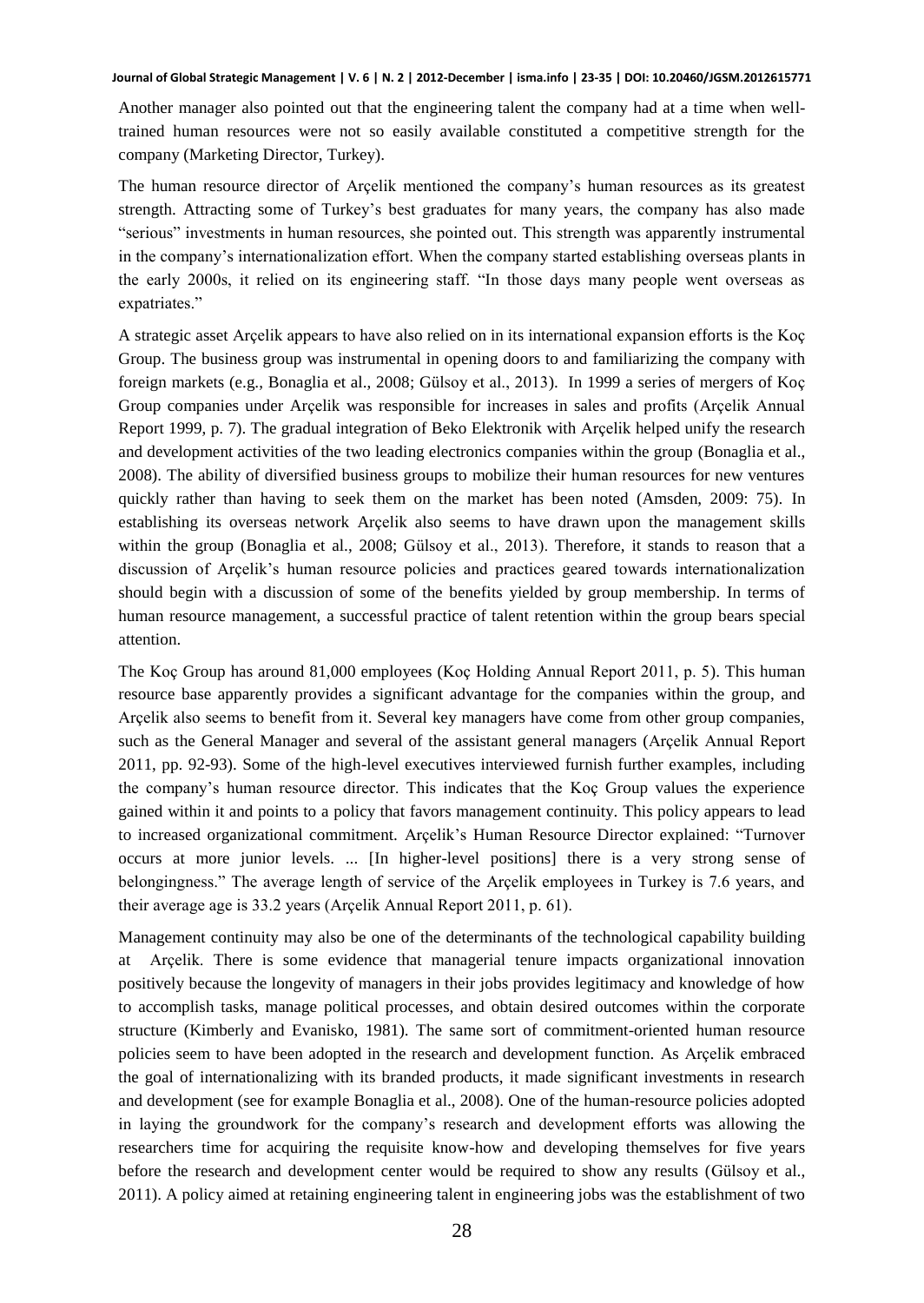career tracks – one for management and one for specialists – where those choosing the specialist track are assured of comparable salary levels to those on the management track so as to prevent defection to the management track for financial reasons (ibid.).

International expansion, while drawing on the company's strength in human resources, has also had a definite impact on the company's human resource policies and strategies. "Since 2001 we focused on cultivating global people," noted the Human Resource Director.

Here are some of the human resource policies and practices aimed specifically at supporting the company's global organization and international expansion efforts:

## Recruitment and staffing

Companies may use several types of staffing to fill the jobs in its foreign subsidiaries. Staffing policies may use an ethnocentric approach, where all key management positions are filled by parentcountry nationals; a polycentric approach, which requires host-country nationals to be recruited to manage subsidiaries; or a geocentric approach, where the organization looks to fill key jobs with the best people throughout the organization, regardless of nationality (Hill, 2008: 512-514). Some research suggests that emerging-market multinationals tend to adopt a polycentric approach to management in developed- country subsidiaries while in other emerging markets they adopt predominantly an ethnocentric approach (e.g., Thite et al., 2012).

The interview evidence indicates that Arçelik favors a polycentric approach in general. "Our priority is to work with local teams. They understand the dynamics of that country better," noted the Human Resource Director. Expatriates may be used for critical positions or know-how transfer. For example, in order to transfer production technologies, expatriate staff is used for a certain time period in overseas production plants.

Here the human resource director pointed out the importance of another element besides the development level of the market.

"The maturity level of the company is very important. In Russia we have a company that we established. You buy the land and build a factory on that land. At the beginning, there was a serious size of Turkish expatriate cadres going there... In more established organizations you may keep fewer expatriates."

Local managers constitute around 80 to 90% of management. For example, in the UK, at the time of the interview with the Human Resource Director in 2011, only the country manager and the manager for financial affairs were from Turkey. Again, the decision to opt for host-country managers vs expatriates appears to depend on the maturity level of the company. In mature sales organizations the number of Turkish expatriates does not exceed 5, informed the Human Resource Director. "We send some of our people to develop them as product managers."

In production companies, by contrast, management is predominantly Turkish if there is a need for cadres to be developed from below. "In Russia, 80% of management is Turkish. Except for sales," explained the human resource director. In Romania, on the other hand, there were only four Turkish expatriates at the time of the interview, with even the country manager not a parent-country national. In management positions also the company seems to be veering towards locals. In fact, where necessary, the company seems to adopt also a geocentric policy: "We don't look at expatriate staffing as just from Turkey. There can be an expat going from the UK to Russia," (Human Resource Director).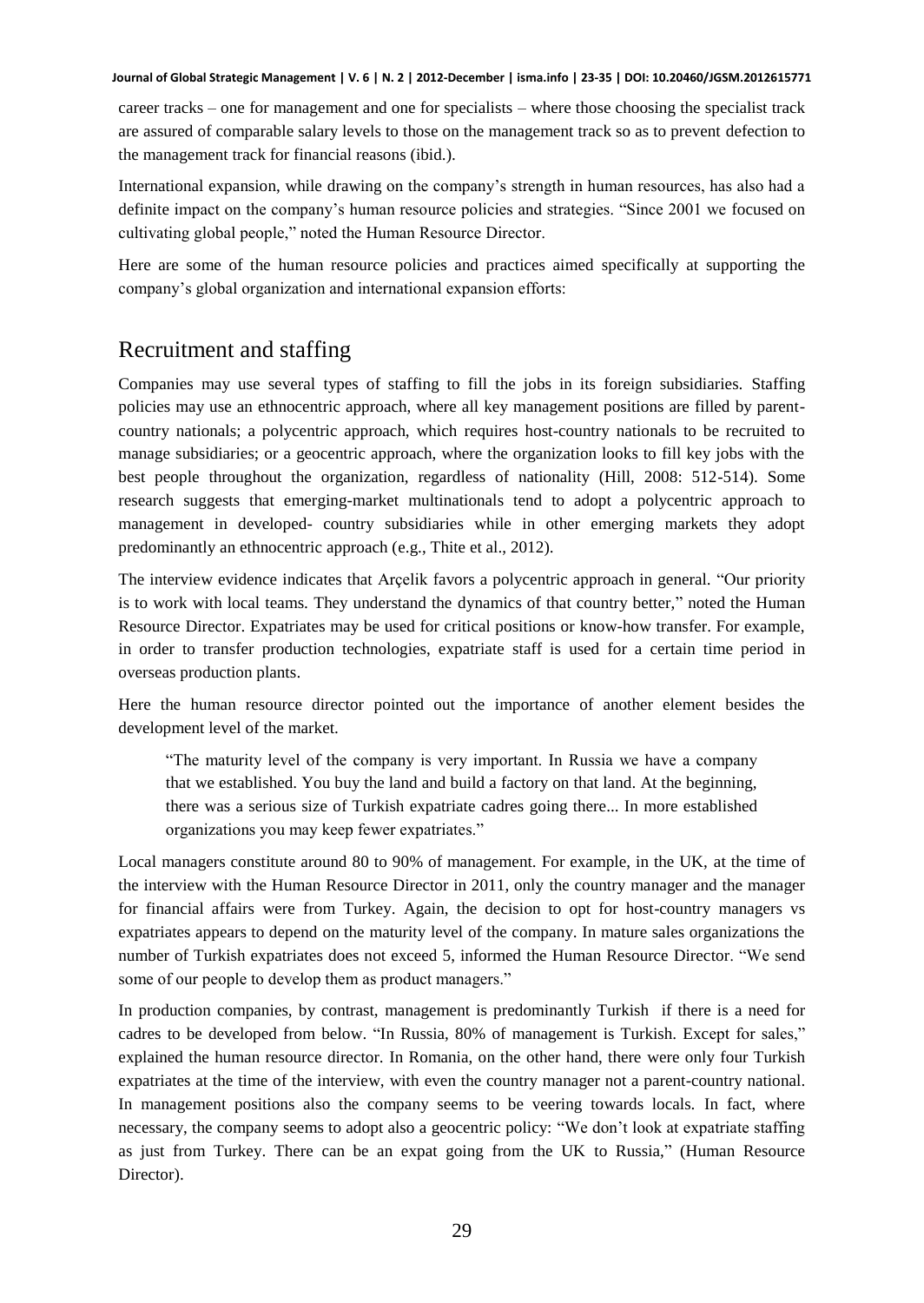While expatriates are an important means of transferring core competencies and maintaining a unified corporate culture, their success is predicated on a number of determinants, such as flexibility, cultural openness, and the ability of the expatriate's family to adapt to the host country (Winfred and Bennett, 1995, as cited in Dessler, 2011: 665). Arçelik administers a number of tests to potential overseas assignees to measure flexibility and adaptability. There is also training offered to expatriates to prepare them for their overseas assignments. The company also tries to ease the adaptation of the overseas assignee's family to the host country as well. "We on our end try to make them as comfortable as possible in that country," (Human Resource Director).

One of the ways in which a strategy of international expansion appears to impact HR strategy is by influencing selection criteria. Some of the qualifications sought in new recruits are flexibility, differentiability, and creativity.

### Training and development

Development of international sales executives appears to have been traditionally on-the-job. The company has high-level international sales managers with considerable experience of a wide variety of foreign markets, in both developed and developing countries, as required by a policy of rotation (as mentioned both by a Manager of International Sales at Arçelik and a Sales&Marketing Business Unit Manager at Ram). Especially before the establishment of the company's overseas sales offices, experience gained at the trading arm of the Koç Group (Ram) appears to have been critical in the company's effective internationalization. In fact, some of Arçelik's key managers today appear to have gained their international experience at the training ground provided by Ram. Today, serving at one of the company's subsidiaries overseas appears to be an important step towards senior management positions in the corporate hierarchy.

The company's annual report states that Arçelik carries out leadership capability assessments and provides its employees with the opportunity to participate in international development programs "in order to take role in the global organization of the company as effective leaders" (*Arçelik Annual Report 2011*, p. 87). The company is a corporate partner of CEMS, which is an alliance of business schools and multinational companies and runs a master's program in international management (CEMS, 2012). Another member is Koç University, a non-profit foundation university established by the foundation bearing the name of its founder Mr. Vehbi Koç, also the founder of the eponymous business group (Koç University, 2012).

Though a comprehensive examination of all of the training programs available at Arçelik or the Koç Group is beyond the scope of this study, here is a look at some of the internationalization-oriented programs. The "overseas leadership program" is offered to the managers working in the subsidiaries of the company to improve their management skills (*Arçelik Annual Report 2011*, p. 87). An "international management development program" is aimed at supporting the development of employees with the potential for overseas assignments (*Arçelik Annual Report 2011*, p. 87). As part of this program, those prepared for overseas assignments receive training in the "Global Manager" and "Global Executive" programs, designed and implemented in conjunction with Koç University (*Arçelik Annual Report 2011*, p. 87). Also, various seminars are given to help familiarize employees with the cultures of those countries that are potential markets for the company (*Arçelik Annual Report 2011*, p. 87).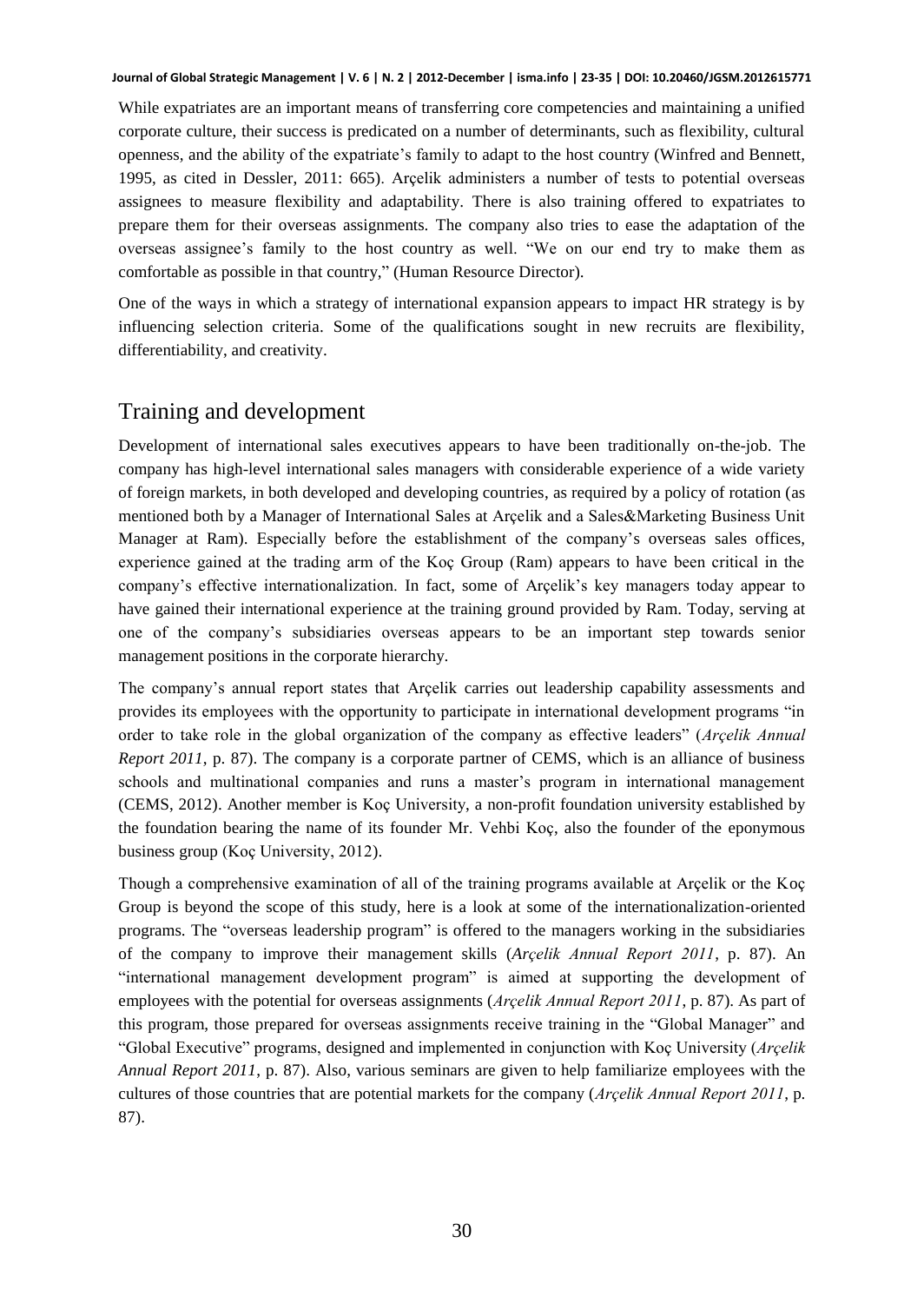# **DISCUSSION AND CONCLUSION**

Our study of a Turkish multinational offers some interesting insights into the way multinational companies from emerging markets manage their human resources so as to increase a global orientation, and it starts with HRM policies targeting first the home office. Interview accounts and published company reports all emphasize the key role played by an ample reservoir of trained personnel both within Arçelik and the Koç Group. Careful selection, strong training and development, a powerful corporate culture that reinforces organizational commitment, a tendency to recruit internally, and an organizational structure that encourages innovation appear to be important in accumulating the necessary human resource base that would enable the firm to become globally competitive.

The transition to a multinational company requires effective development of international human resource management policies and practices. Arçelik appears to use home-country nationals selectively: to transfer core competencies and to prepare managers for top-level positions within the corporate hierarchy. The key determinant of whether a predominantly ethnocentric or polycentric staffing approach will be used appears to be the maturity level of the operation in the foreign country. Where the operation is considered to be mature, a polycentric approach seems to be favored. The careful screening that overseas assignees go through and the training they receive prior to assuming their assignments also point to the company's commitment to internationalization.

Today Arçelik's workforce hails from twenty countries extending from Europe to China to Australia. Managing these far-flung subsidiaries and committing them to the company's strategic goals appears to be a daunting task. How the company will fare may prove useful for emerging-market multinationals from other countries. They may yield some insights also for developed-country multinationals.

A strong corporate culture appears to be important in increasing organizational commitment and cultivating desired employee behaviors. In transferring this culture across Arçelik's subsidiaries may require the efforts of expatriate managers and the training of local cadres in the company's key values.

Arçelik's human resource policies and practices suggest that for the strategy of international expansion to be effective it has to be supported by the requisite human resource strategies. The investments made in human resources over the years – and specifically, the investment in developing the research-and-development and international sales and marketing capability in the 1990s – appear to have been instrumental in the company's internationalization effort. As such, they have clear implications for global marketing: Where technology development and innovation are chosen to be the basis for competitiveness, the company needs to make the necessary investments in attracting, selecting, and developing its human resources towards that end. International expansion also necessitates continued investment in human resource development; the type of training offered at Arçelik reflects the company's global orientation.

The importance of marketing is recognized in the creation in 2010 of the position of an assistant general manager of marketing. Again, these human resource policies indicate a growing awareness of the criticalness of marketing in the company's international expansion efforts. There appears to be a strong tradition of overseas salesmanship at Arçelik, with some managers having served for years in a wide variety of markets. In-house accumulation of such experience appears to be an invaluable asset for the company's current and future global marketing efforts.

As companies without the support of powerful business groups behind them may be hard-pressed to make such investments in human resources, there are also some implications here for public policy in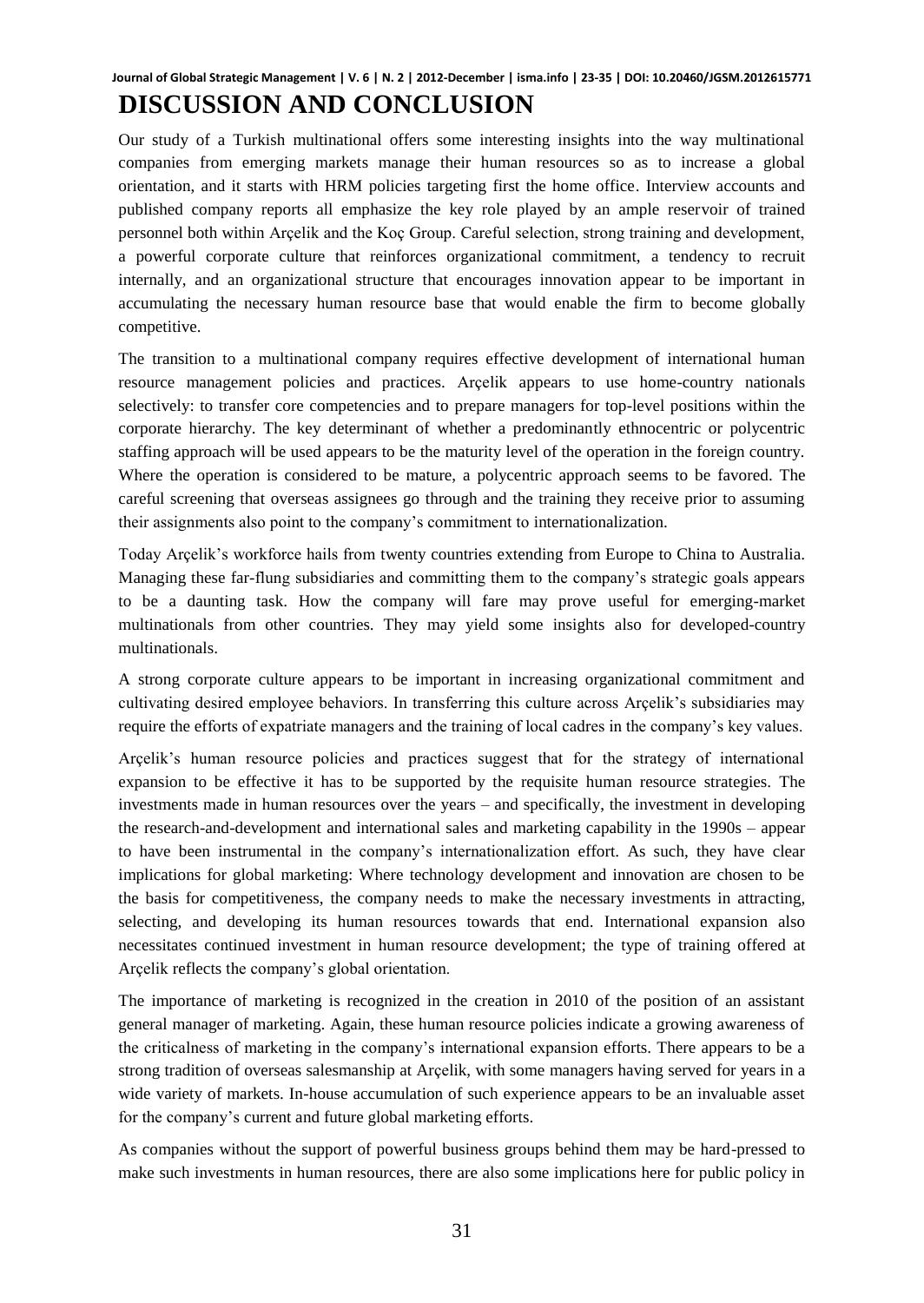terms of establishing the necessary infrastructure such as incentive provision to smaller enterprises for R&D, technology incubators, or encouragement of university-business collaborations.

The study of a leading multinational company from Turkey may yield insights regarding the impact of human resource management strategies on internationalization and global marketing by other emerging-market companies.

Although case studies yield a richness of data that may not be gained from quantitative studies, they do have some limitations. The case study of a leading Turkish company may not be representative of Turkish multinational companies across sectors in terms of their human resource or global marketing strategies. A possible venue of exploration could therefore be examining multinationals in different industries. Another limitation is that this study has largely focused on corporate HR policies and practices. Further studies could explore, for example, the degree of standardization of human resource practices across the subsidiaries of emerging-market multinationals with a more detailed examination at the local subsidiary level of such HR functions as recruitment, selection, training and development, performance appraisal, and compensation policies as well as their impact on internal marketing and global marketing efforts. Internal marketing and its impact on global marketing in emerging-country multinationals is an area of scarce study and may prove fruitful to pursue. Multiple case studies of multinationals from Turkey could help highlight the differences among the human resource strategies of various firms with different firm-specific assets and facing different challenges.

### Acknowledgement

The data for this study was gathered as part of a joint project involving in addition to the author also Professor Richard Lynch (Emeritus Professor of Strategic Management, Middlesex University, London, UK) and Professor Özlem Özkanlı (Head of Management and Organization Chair, Faculty of Political Sciences, Ankara University, Ankara, Turkey). The author would like to thank both colleagues for their insightful guidance and collaboration in the larger project since June of 2008. Special thanks are due also to Arçelik executives, former and current Koç Group executives, and the two industry experts for their kind participation.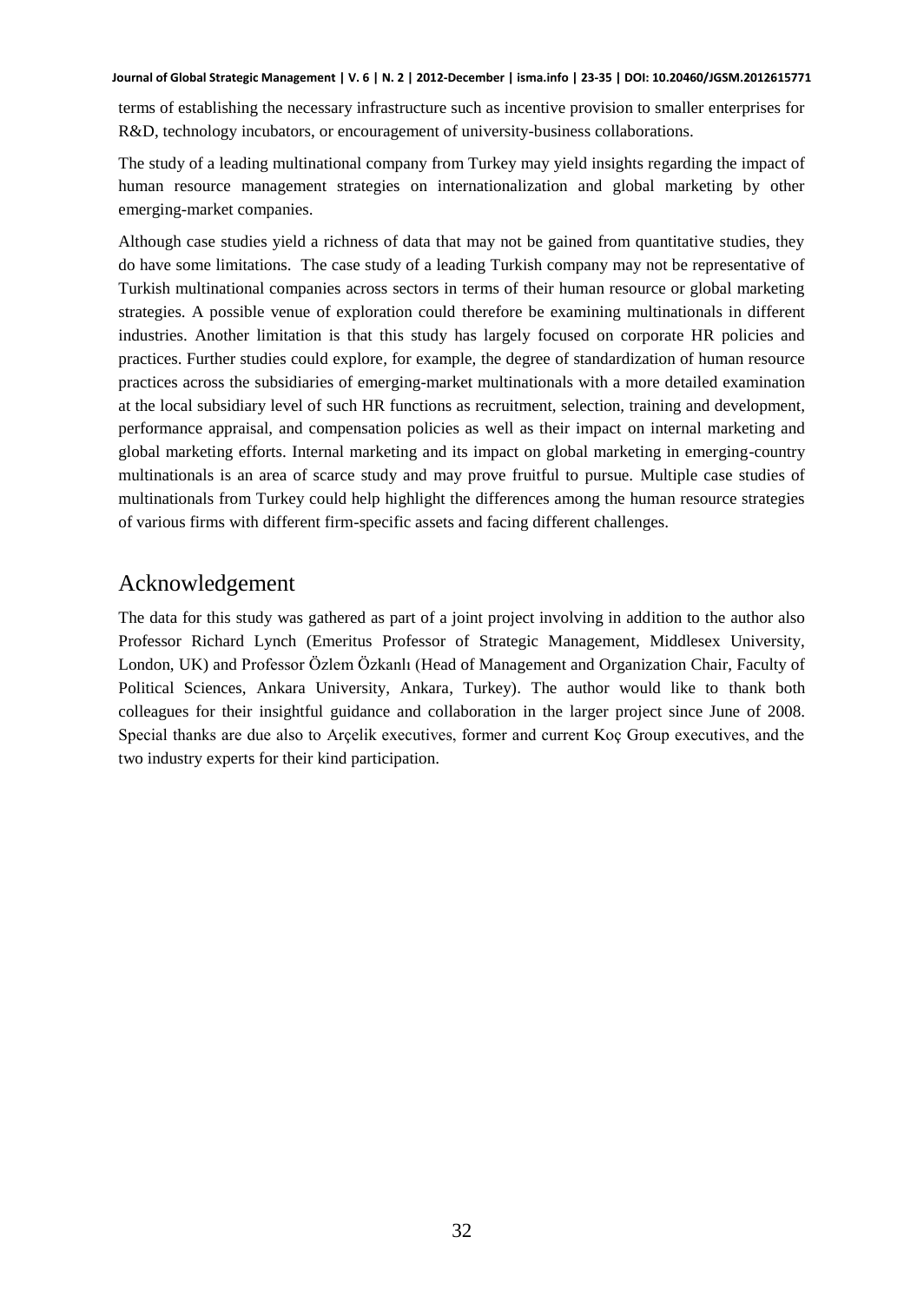# **REFERENCES**

Amsden, A. H. (2009). "Does firm ownership matter? POEs vs. FOEs in the developing world." In R. Ramamurti and J.V.Singh (Eds.), *Emerging Multinationals in Emerging Markets* (pp. 64-77). Cambridge, UK: Cambridge University Press.

*Arçelik Annual Report 1999*. [*Arçelik Faaliyet Raporu 1999.*] Istanbul: Arçelik A.Ş., 2000.

*Arçelik Annual Report 2011*. Istanbul: Arçelik A.Ş., 2012. Retrieved in September 2012, from http:/[/www.arcelikas.com.](http://www.arcelikas.com/)

Bonaglia, F.; Colpan, A. M.; and Goldstein, A. (2008). "Industrial upgrading in the white goods global value chain: The case of Arçelik." Institute for Technology, Enterprise and Competitiveness, Working Paper Series 08-04.

Bonaglia, F.; Goldstein, A.; and Mathews, John A. (2007). "Accelerated internationalization by emerging markets' multinationals: The case of the white goods sector." *Journal of World Business*, No. 42.

Brennan, L. (2011). *The Emergence of Southern Multinationals: Their Impact on Europe*, Palgrave Macmillan, Basingstoke.

Cavusgil, S.T.; Ghauri, P.N.; and Agarwal, M.R. (2002). *Doing Business in Emerging Markets: Entry and Negotiation Strategies*. Thousand Oaks, CA: Sage Publications Inc.

CEMS. (2012). "The Global Alliance in Management Education." Retrieved September 26, 2012, from http:/[/www.cems.org.](http://www.cems.com/) 

Chang, Y.Y.; Mellahi, K.; and Wilkinson, A. (2009). "Control of subsidiaries of MNCs from emerging economies in developed countries: the case of Taiwanese MNCs in the UK." *The International Journal of Human Resource Management*, 20 (1): 75-95.

Cho, D.S.; Kim, D.J.; and Rhee, D.K. (1998). Latecomer strategies: Evidence from the semiconductor industry in Japan and Korea. *Organization Science*, 9 (4): 489-505.

Cooke, F.L. (2012). "The globalization of Chinese telecom corporations: Strategy, challenges, and HR implications for the MNCs and host countries." *The International Journal of Human Resource Management*, 23 (9): 1832-1852.

Cuervo-Cazurra, A. & Genc, M. (2008). "Transforming disadvantages into advantages: Developingcountry MNEs in the least developed countries." *Journal of International Business Studies*, Vol. 39, pp. 957-979.

Dessler, G. (2011). *Human Resource Management*, 12<sup>th</sup> edition. Upper Saddle River, NJ: Pearson.

Dunning, J.H. and Lundan, S. M. (2008) *Multinational Enterprises and the Global Economy*, 2nd Edition. Cheltenham, UK: Edward Elgar.

Duysters, G.; Jacob, J.; Lemmens, C. and Jintian, Y. (2009). "Internationalization and technological catching up of emerging multinationals: A comparative case study of China's Haier group." *Industrial and Corporate Change*, Vol. 18, No. 2, pp. 325-349.

*Fortune*. (2011, July 25). Retrieved December 14, 2012, from [http://money.cnn.com/magazines/fortune/global500/2011/full\\_list/index.html.](http://money.cnn.com/magazines/fortune/global500/2011/full_list/index.html)

Ghemawat, P. (2008). "Arçelik Home Appliances: International Expansion Strategy." Harvard Business School, No. 9-705-477.

Gülsoy, T.; Özkanlı, Ö.; and Lynch, R. (2011). "The Role of Innovation in the Effective International Expansion of an Emerging-Country Firm: The Case of Arçelik,"*,* International Conference on Leadership, Technology, and Innovation Management, Istanbul, Turkey, December 2-4, 2011, *Procedia Social and Behavioral Sciences, Volume 41, 2012:* 116-129.

Gülsoy, T.; Özkanlı, Ö.; and Lynch, R. (2013), "Effective International Expansion Strategies of Emerging Countries: The Strategies that Helped Arçelik," *Management Research Review*, 36 (1): 4- 32.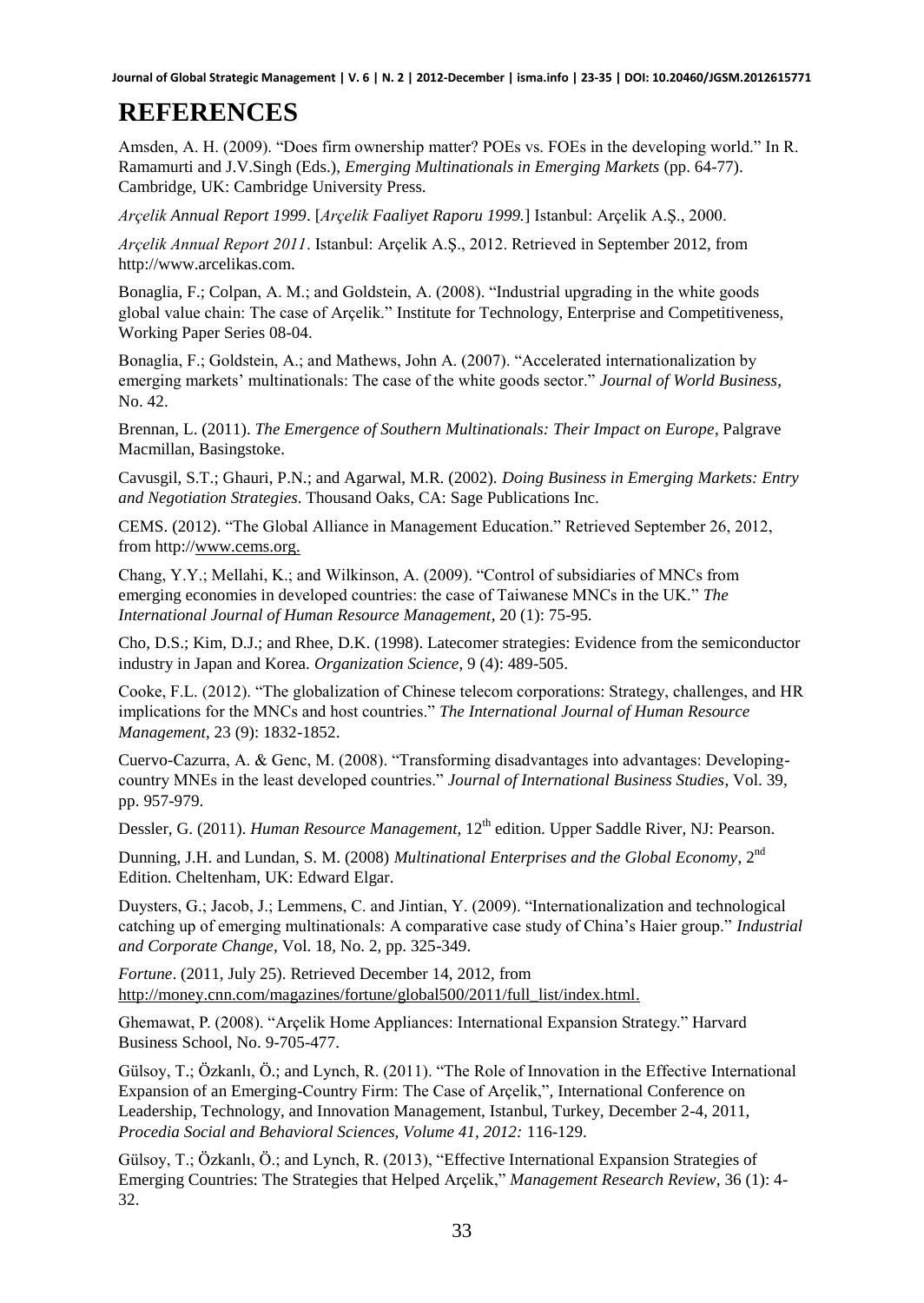Harvey, M.G.; Novicevic, M.M.; Speier, C. (2000). "An innovative global management staffing system: A competency-based perspective." *Human Resource Management*, 39 (4): 381-394.

Hill, C.W.L. (2008). *Global Business Today*. New York, NY: McGraw-Hill Irwin.

Homburg, C.; Klarmann, M.; Reimann, M.; and Schilke, O. (2012). "What drives key informant accuracy?" *Journal of Marketing Research*, 49 (August): 594-608.

Istanbul Chamber of Industry [Istanbul Sanayi Odası]. (2012). "Turkey's Top 500 Industrial Enterprises 2011." Retrieved September 29, 2012, from http:/[/www.iso.org.tr.](http://www.iso.org.tr/)

Khavul, S.; Benson, G. and Datta, D.K. (2010). "Is internationalization associated with investments in HRM? A study of entrepreneurial firms in emerging markets." *Human Resource Management*, 49 (4): 693-713.

Kimberly, J.R. and Evanisko, M.J. (1981). "Organizational innovation: The influence of individual, organizational, and contextual factors on hospital adoption of technological and administrative innovations." *Academy of Management Journal*, 24 (4): 689-713.

*Koç Holding Annual Report 2011*. Istanbul: Koç Holding A.Ş., 2012. Retrieved in September 2012 from http:/[/www.koc.com.tr.](http://www.koc.com.tr/)

Koç University. (2012). Retrieved October 15, 2012, from http:/[/www.ku.edu.tr.](http://www.ku.edu.tr/)

Liu, X. and Buck, T. (2009). The internationalisation strategies of Chinese firms: Lenovo and BOE. *Journal of Chinese Economic and Business Studies*, 7 (2): 167-81.

Liu, S.-J.; Huang, T.-L.; and Chen Q.-H. (1998). "International development of Taiwan's information industry: An empirical study on human resource strategy of overseas subsidiaries." *IEEE Transactions on Engineering Management*, 45 (3): 296-310.

Luo, Y. and Tung, R. (2007). International expansion of emerging market enterprises: A springboard perspective. *Journal of International Business Studies*, 38: 481-498.

Porter, M.E. (1985). *Competitive Advantage: Creating and Sustaining Superior Performance*. New York, NY: The Free Press.

Porter, M.E. (1990/1998). *The Competitive Advantage of Nations*. New York, NY: Palgrave.

Ramamurti, R. and Singh, J. V. (Eds.). (2009). *Emerging Multinationals in Emerging Markets*. Cambridge, UK: Cambridge University Press.

Som, A. (2006). "Bracing for MNC competition through innovative HRM practices: The way ahead for Indian firms." *Thunderbird International Business Review*, 48 (2): 207-237.

Sun, S. L. (2009). "Internationalization strategy of MNEs from emerging economies: The case of Huawei." *Multinational Business Review*, 17 (2): 129-155.

Thite, M.; Wilkinson, A.; and Shah, D. (2012). "Internationalization and HRM strategies across subsidiaries in multinational corporations from emerging economies – A conceptual framework." *Journal of World Business*, 47: 251-258.

UNCTAD (United Nations Conference on Trade and Development). (2006). *World Investment Report 2006. FDI from Developing and Transition Economies: Implications for Development*. United Nations Conference on Trade and Development.

Wocke, A.; Bendixen, M.; and Rijamampianina, R. (2007). "Building flexibility into multinational human resource strategy: A study of four South African multinational enterprises." International Journal of Human Resource Management, 18 (May): 829-844.

Wood, G. (2006). International human resource management. In Tom Redman and Adrian Wilkinson (Eds.), *Contemporary Human Resource Management: Text and Cases*, 2nd edition, (pp. 263-277). Upper Essex, UK: Pearson Education Limited.

Yaprak, A. and Karademir, B. (2011). "Emerging market multinationals' role in facilitating developed market multinationals' regional expansion: A critical review of the literature and Turkish MNC examples." *Journal of World Business*, 46 (4): 438-446.